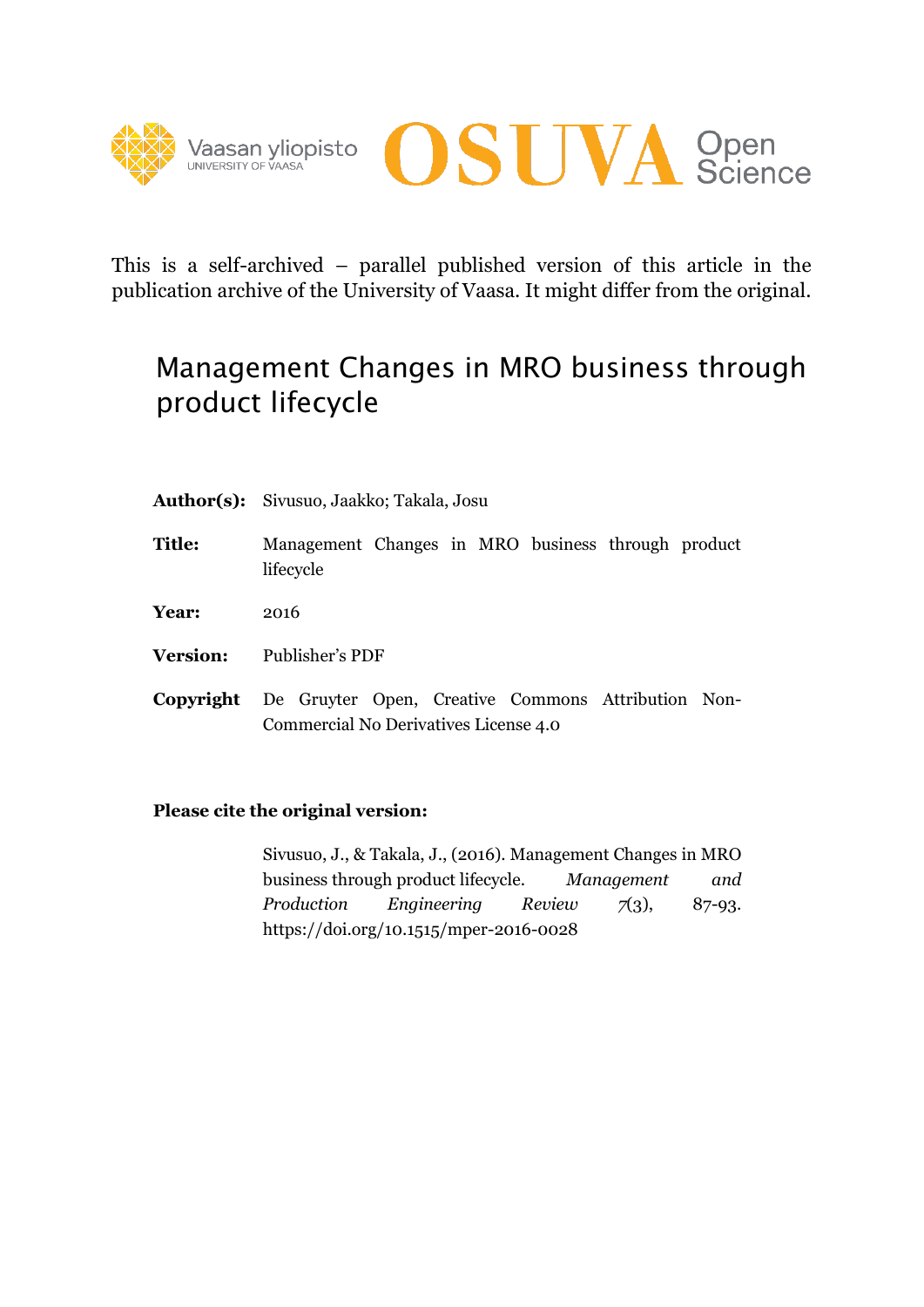

**Management and Production Engineering Review**

Volume 7 • Number 3 • September 2016 • pp. 87–93 DOI: 10.1515/mper-2016-0028





# MANAGEMENT CHANGES IN MRO BUSINESS THROUGH PRODUCT LIFECYCLE

## Jaakko Sivusuo, Josu Takala

*University of Vaasa, Department of Production, Finland*

*Corresponding author:*

*Jaakko Sivusuo University of Vaasa, Department of Production Po.box 700, FI-65101, Vaasa, Finland phone: +358 40 7634151 e-mail: Jaakko.sivusuo@gmail.com*

Received: 3 June 2016 ABSTRACT

Accepted: 4 July 2016 Nowadays organizations and entire industries have faced the challenges of globalization and rapid technological development. These changes have brought new kind of competition and it has shaped and mixed organizations traditional business logic. This research is based on multiple case studies where the focus is on management changes through product lifecycle management. Emphasis is on MRO (Maintenance, repair, overhaul) providers and how they implement dynamic capabilities through product life cycle management. MRO is abbreviation for Maintenance, repair and overhaul and it is a commonly used in Aerospace industry. The study identifies several products in various stages of the life-cycle and thus identify the essential changes related to management. The stages that study identifies are Learning phase, Productisation phase and PBL phase. These phases can be used for clarifying dynamic capabilities in MRO markets.

> **KEYWORDS** dynamic capabilities, service business, MRO – business, business model, aerospace.

### **Introduction**

Many industries and market places have faced changes through globalization and rapid technology development. Also different kind of collaboration between firms give another dynamic point of view of markets. Incumbent organizations have faced difficulties carrying on with traditional business model. These challenges can be seen through all industries [1].

We can say that this is a global phenomenon. These changes have brought new kind of competition and it has shaped and mixed organizations traditional business logic. In order to be successful organizations must be able to change and adapt to changes facing. This requires organizations to have dynamic capabilities [2, 3].

Aerospace industry can be divided in two separate section; Military and civil segments. Both segments have different drivers for dynamics but what is common is the change. This study focuses on military side. In military side dynamics are based on reducing budget [4]. At the same time organizations must do with spending less. This gives the opportunities to MRO (Maintenance, repair, overhaul) providers.

The biggest expenditure for aircraft lifecycle is the fuel costs. The second place goes to MRO and that is the one which costs can be influenced by actions. On the other hand when aircraft operators are forced to cut costs, then the focus is on MRO costs [5]. Furthermore when existing systems age consequently costs and cycle times increase also [4].

This research is based on multiple case studies where the focus is on management changes through product lifecycle management. Emphasis is on MRO providers and how they implement dynamic capabilities through product life cycle management. Dynamic capabilities theory is marginally studied in MRO business. Selected case organizations are either solely operating in MRO field or have business in other markets also.

A dynamic capability is not unknown theory nowadays in the field of research. There are also case studies from different industries but the aerospace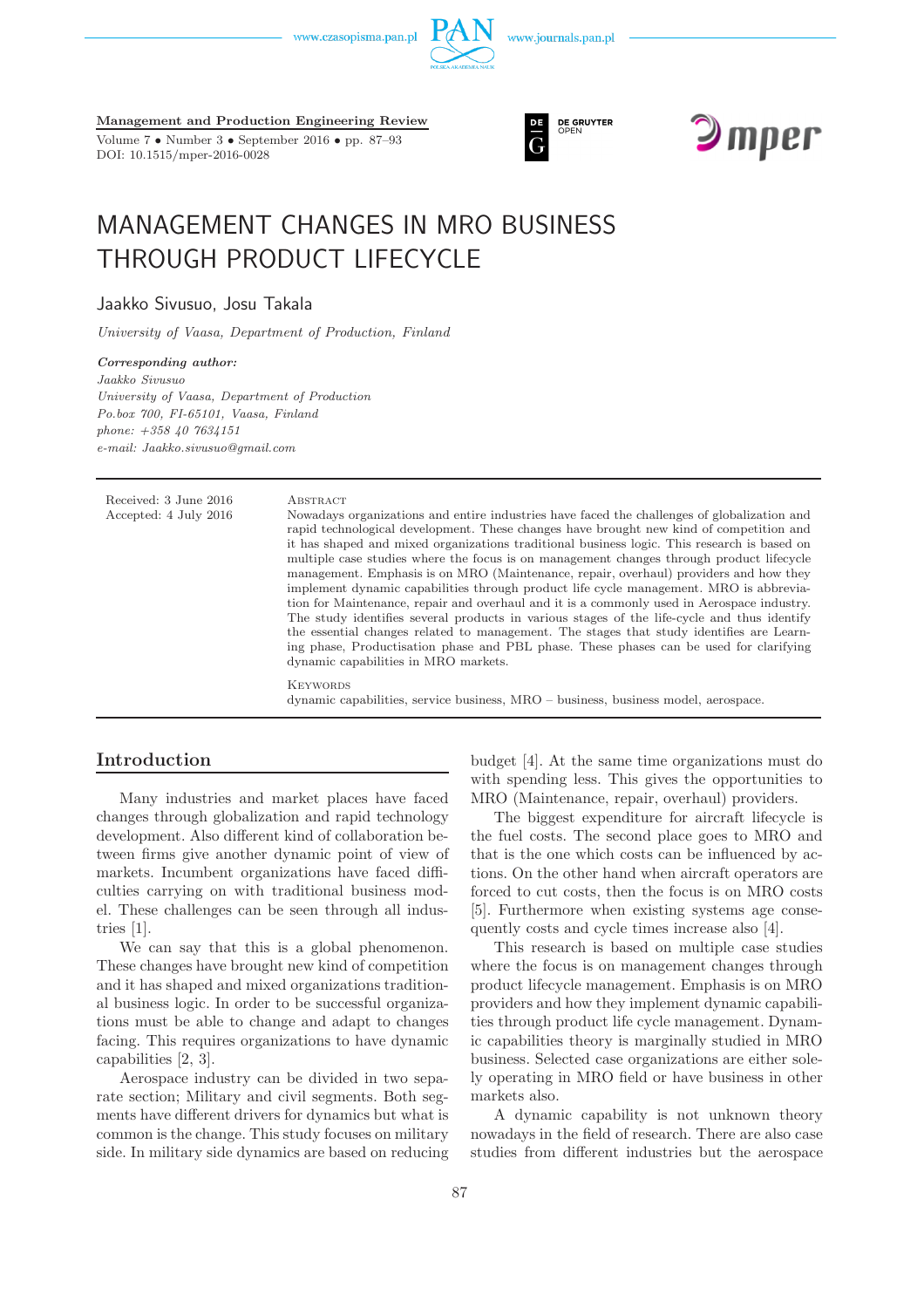

#### *Management and Production Engineering Review*

industry itself is unexplored area in the field of dynamic capability. From quick overview Aerospace industry is not seen very dynamic itself but on the other hand the dynamics lies in the changes of management, not the changes of the products, and that's the reason that makes aerospace industry a fruitful area of research study.

#### **Research questions**

The aim of this study is to clarify management changes focused in MRO markets. The study also reflects results via theory of dynamic capabilities and by that trying to find connection with dynamic capabilities.

Research questions:

- What are the success factors in service business in dynamic environment
- How success factors connect with product lifecycle thinking
- Changes to management through product lifecycle

### **Literature review**

#### **Dynamic capabilities**

Competition and changes in business environment create challenges to organizations to maintain and build competitive advantage. For being successful organizations must have dynamic capabilities [3].

Organizations with strong dynamic capabilities are able to sense and reach to changes in environment; in other words, they are able to adapt to changes. Great organizations can also change their current ecosystem by innovation, collaboration and entrepreneurial activities [6].

The roots of the theory of dynamic capabilities theory is structured from Resource based view (RBW) of a firm [7]. In short RBW shows that if organizations have resources that are valuable, rare, inimitable and non-substitutable, they can achieve sustainable competitive advantage [8].

Scholars have seen that RBW can't explain how organizations achieve and maintain competitive advantage in rapid markets where rapid technological change and aggressive competition is commonplace. Theory of dynamic capabilities takes theory of RBW and extends it to dynamic markets [7].

When describing what dynamic capabilities are we can approach the question from the point of what dynamic capabilities are not. Usually organizations make their living out of so called zero level capabilities or ordinary capabilities. Usually these are processes that are visible to the customer.

Winter defines that dynamic capabilities modify or create these zero level capabilities. Dynamic capabilities are not adhok responses to changes, they are based on systematic approach, process in other words [9].

Unlike zero level capabilities dynamic capabilities are idiosyncratic [7]. It means that they are unique to each organization. Dynamic capabilities are also path dependent [10]. Path dependent reflects the organization's history and the decisions made. Organization's current status is made from the path it has gone and the decisions it has made.

There are many different definitions about dynamic capabilities but the most famous and cited is Teece's definition [3]

"*the firm's ability to integrate, build, and reconfigure internal and external competences to address rapidly changing environments "*.

Teece divides Dynamic Capabilities in three separate sections; Sensing, Seizing and Reconfiguring [6]. In short, sensing includes perception of threats and opportunities. It also includes the organization's processes how it's able to scan changes in the ecosystem. Examples of sensing are R&D research, collecting customer feedback (tacit and explicit) and also scanning competitors [11].

Seizing describes how organizations act or use the opportunity which they have found from sensing. It can be said that this is the phase where innovation is connected to services or products [12]. Examples of seizing are investment decisions, decision making and also changes in current business model if the response requires it.

Reconfiguring describes how organizations maintain their competitive advantage. This includes for example knowledge transfer between recourses inside the organization, cospecialization on products and services. Reconfiguring includes also discussion about organization's management system. Studies [13] have shown that decentralization is one key issue to maintain competitive advantage.

#### **MRO business and lifecycle management**

In aerospace industry there are several players whose responsibility is to take care of the flying airplane. The main stakeholders in the use phase of an aircraft are: operator of the aircraft, aircraft manufacturer, part manufacturers (also known as OEMs) and partners repairing and overhauling aircraft (known as MRO providers) [14].

MRO providers are one segment of the whole. MRO (maintenance, repair, overhaul) is a key activity in the lifecycle of an aircraft [15]. MRO providers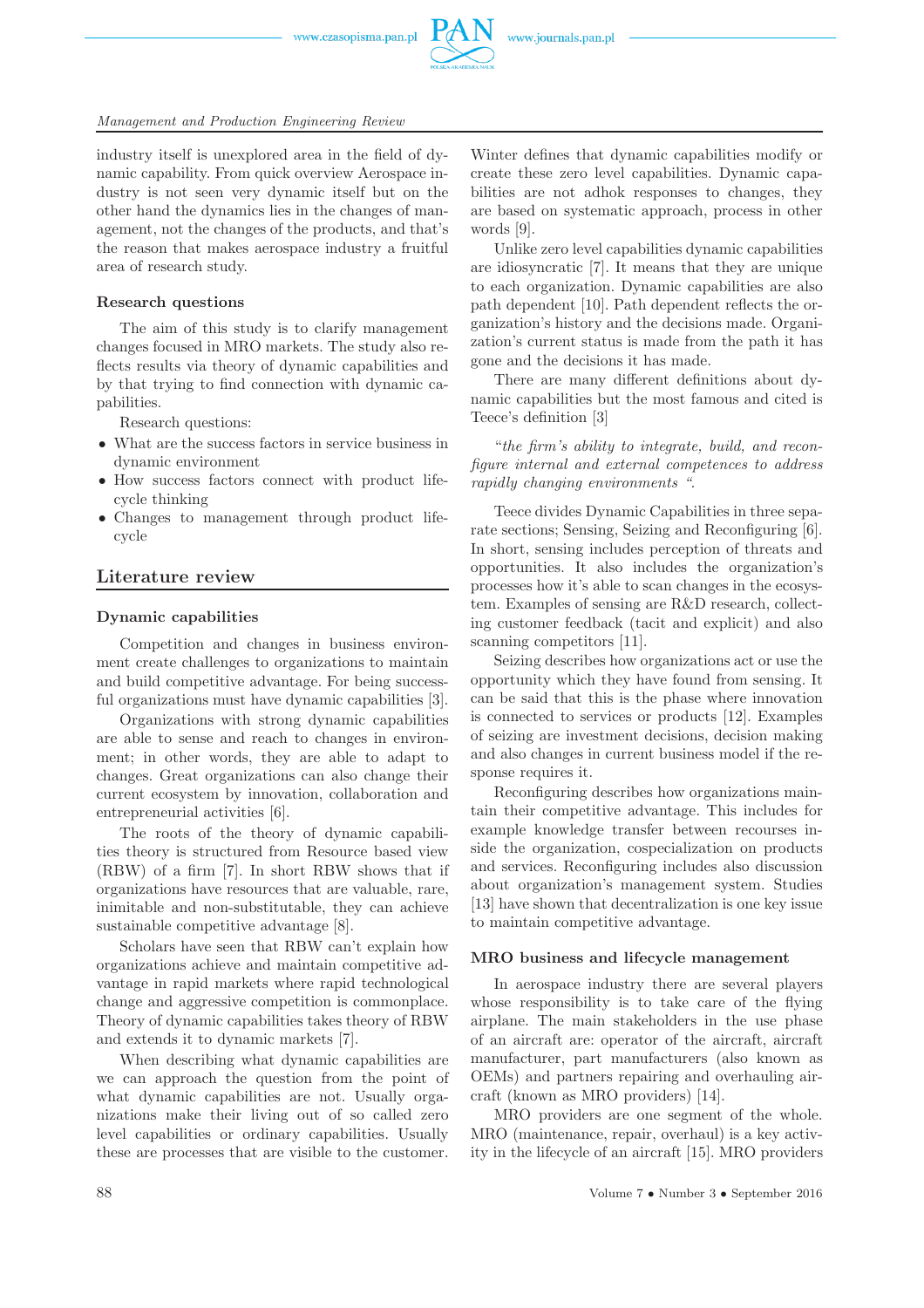

*Management and Production Engineering Review*

goal in short is providing service to customer at minimum cost, maximum quality and best lead-time [16].

MRO business includes a varied range of services to customers. These can be divided into five section. Line maintenance, Base maintenance, Engine maintenance, Spares and rotables support and aircraft modification. Aircraft end operator should be able to recognize which activities are the core business and on the other hand which activities can be outsourced to MRO companies [17].

In early days airliners in civil aerospace used to produce all of these activities but now days if not all at least major of them have been outsourced. This is because of the growing competition in the market.

Maintenance can be also divided in two sections; scheduled maintenance and unscheduled maintenance. Scheduled maintenance is preventive form of maintenance and it's done by pre-set intervals to ensure that the aircraft is air worthy. Unscheduled maintenance is used when the event of a breakdown occurs [18].

During the lifecycle of a military aircraft, planes system is regularly upgraded according to latest technology. This is the result of the technological development. MRO companies must change and gain their knowledge base because fresh technology requires different capabilities [19]. This kind of activity requires sensing and seizing capabilities.

#### **Research methods**

This research investigates three different organizations All of these are operating in MRO market but are on different stages of business. The phases can be found from Table 1. The method that was used is case study method. Case study method applied is empirical research method that collects versatile data in many different ways [20].

| Table 1 |                     |
|---------|---------------------|
|         | Case organizations. |

| Company | Product<br>and<br>service<br>offerings | Main phase<br>of the business | Role<br>οf<br>interviewee                  | Company<br>size |
|---------|----------------------------------------|-------------------------------|--------------------------------------------|-----------------|
| A       | <b>MRO</b><br>services,<br>engineering | Learning                      | Member<br>of the<br>Board of<br>management | 900             |
| B       | <b>MRO</b><br>services,<br>products    | Productisation                | Member<br>of the<br>Board of<br>management | 300             |
| C       | <b>MRO</b><br>services                 | Productisation<br>and PBL     | Member<br>of the<br>Board of<br>management | 1100            |

Volume 7 • Number 3 • September 2016 89

Three case organizations examined in study and their overview can be found in Table 1. All of the organizations operate mainly in MRO business and they differ from their main phase of the business. However, this doesn't mean that they don't perform some of these phases in other segments of their business.

The interviews are built on semi structured questions and the same questions were asked from all of the case organizations. Questionnaire conducted to case organizations is based on research questions introduced earlier in the study. The interviews were held between end of the year 2015 and at the beginning of 2016 inside case organizations offices.

#### **Results**

In this study product lifecycle starts from the design table and ends when the product is no longer operating. The product lifecycle is divided into three separate sections; Learning phase, productisation phase and PBL phase. It can be seen that the focus is not the product itself but how MRO activities are executed and developed during product lifecycle. Product lifecycle can be divided in many ways; the approach in the study is derived from selected case organizations. In different lifecycle phases organizations should apply different business models to fit prevalent environment. Thus organizations must change their business models when they change their position from one phase to another if they want to do it in a successful way. In other words, organization must have dynamic capabilities to step from one business phase to another.

Learning phase is based on Case A interview, productisation phase is based on Case B and C interviews. Thirdly PBL phase comes from the Case C interview.

There are organizations in MRO market that are making revenue solely by exploiting learning phase business model. They are continuously utilizing dynamic learning model throughout product lifecycle never standardizing product or process. This is crucial if the organization is going to meet aggressive competition or the industry itself change gradually or radically.

MRO providers are regarding themselves as service providers and thus the success factors can be found from service industry. Customer role on MRO business is much bigger than in traditional new products supply industry. In service business, information exchange between supplier and customer is seen as a critical success factor. Figure 1 shows different maturity stages of collaboration between supplier and cus-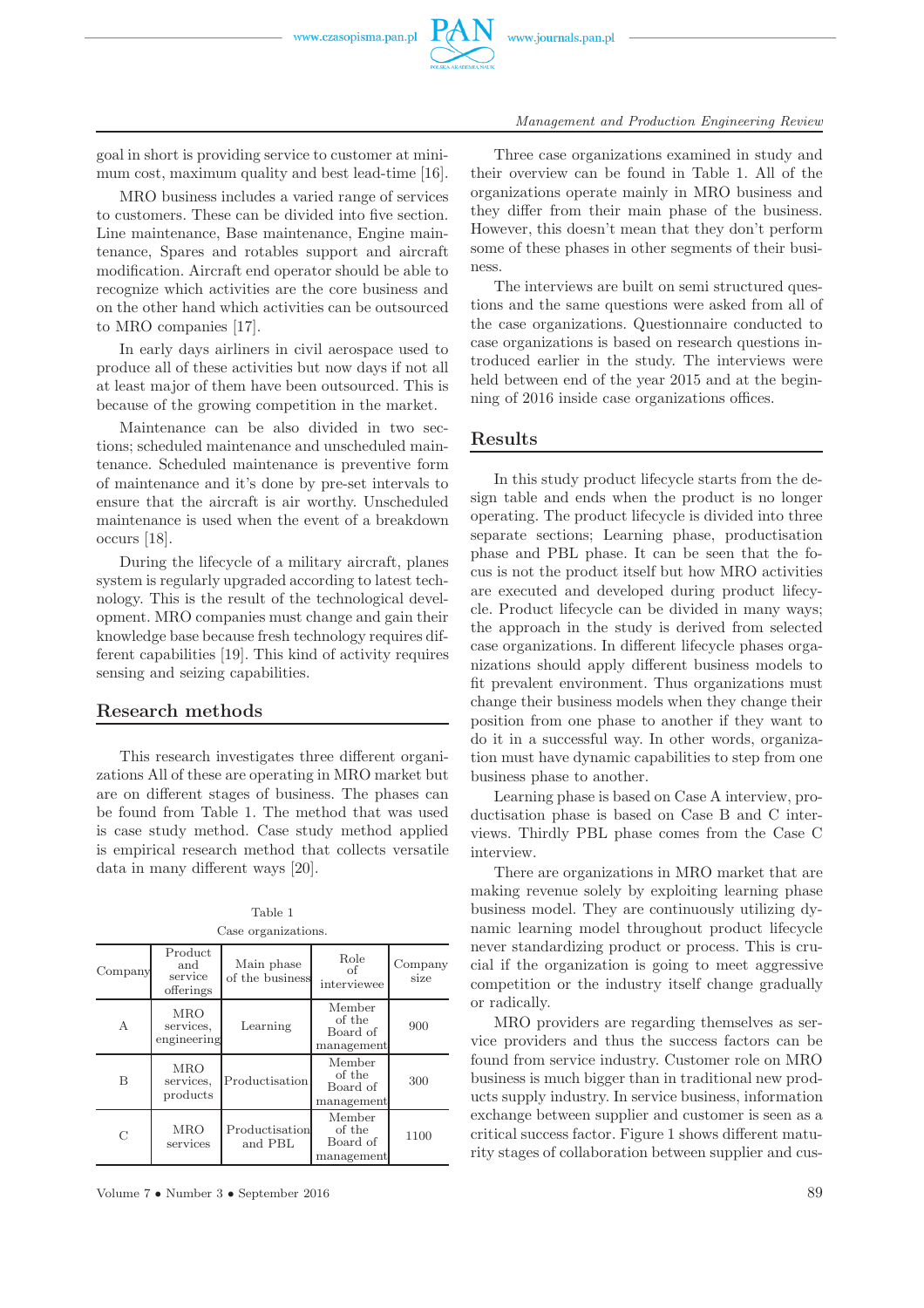

#### *Management and Production Engineering Review*

tomer. Nature of information represent comprehensiveness of shared information between parties. Location of information tells where information is stored for example spoken (tacit) or documented (explicit). Basic idea behind the picture is that relationship between provider and customer has many different stages.



Fig. 1. Service business stages [21].

### *Research question: What are the success factors in service business in dynamic environment?*

Customer is the key in service business and every case organization expresses that understanding customer value is one of the biggest factors for achieving success. In MRO service business partnership pops up every time when conversation focuses on success. Partnership can be seen as the same as trust. If customer does not trust supplier then partnership cannot be found.

Usually service contracts are based on long-term commitments and this reflects trust between customer and MRO provider. Long-term contracting can be seen as a stabilizer in dynamic environment.

From dynamic capability point of view Sensing happens almost all the time when organization has deep partnership with customer. Customers take part of the production process and in strategic partnership the customer might take part even in strategy process.

Next topic is how to build customer relationship in order to achieve partnership. None of the case organizations were able to answer clearly on that question. But all of them have however, divided their service offerings in separated sections; Learning phase, productisation, PBL phase. Normally service organizations are doing service business "as business as usual". When service providers have to sell more or find new customers they come up against a problem; How to get new customers? Case organizations have reached to this problem by dividing the service offerings as mentioned earlier. Traditionally service business is much more closely related to customer service than product business.

*Research question: How success factors connect with product life-cycle thinking and changes to management through product life-cycle?*

Success factors and their position on product lifecycle are shown in Table 2. Management element and success factor section shows the key issues found from the interviews. The table also shows how the content of these issues changes when going from one phase to another.

The sources of information come from the interviews. Success factors and their content on different phases are based on case organizations and their position on different phases.

| Management element<br>and success factor     | Learning phase                  | Productisation phase                        | PBL Phase                                                  |
|----------------------------------------------|---------------------------------|---------------------------------------------|------------------------------------------------------------|
| Risk management                              | Mitigate                        | Control                                     | Buy these from customer                                    |
| Customer encounter                           | One-time                        | Continuous                                  | Long-term contracts                                        |
| Business model                               | Selling what customer<br>orders | Selling solutions to cus-<br>tomer problems | Selling availability, capability<br>and reliability        |
| Trust between provider and<br>customer       | Narrow                          | Wide                                        | Key element                                                |
| Knowledge transfer from cus-<br>tomer        | Tacit                           | Explicit                                    | Open knowledge transfer be-<br>tween supplier and customer |
| Suppliers role from customer<br>poin of view | Service provider                | Partner                                     | Strategic partner                                          |
| Protection against competition               | Poor                            | Moderate, building VRIN<br>elements         | VRIN elements can be found                                 |

Table 2 Management elements and success factors and their role in different phases in product life-cycle.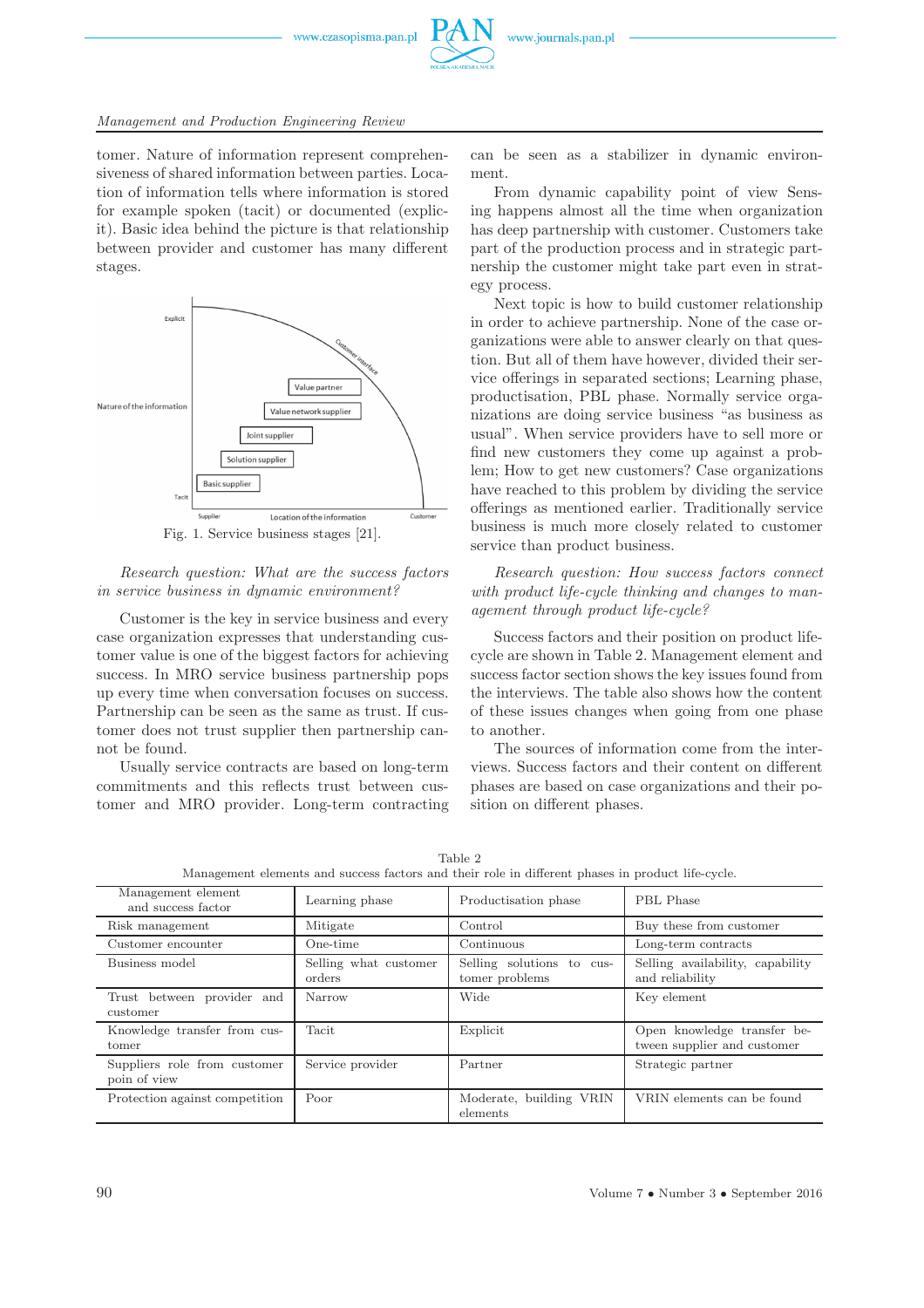

#### *Management and Production Engineering Review*

#### **Learning phase**

At learning phase the focus is on the organization itself, rather than the customer value. This doesn't mean that organization is ignoring the customer or its value, it means that most of the focus is concentrated on internal learning. This can be seen a way to mitigate risks. Customer value is part of the learning stage but the next stages bring that on totally different position.

During learning phase MRO organizations are recognizing parts of the whole system, which are related to the services provided to customers. These parts can be divided in two; materials and resources. MRO companies must have both of these to complete the service to customer. Through resources organization learns what kind of knowledge and competences production of the service requires. At the same time organization is gaining knowledge about materials management. This includes management of the supplier base and also building material management inside the organization. From the management point of view resource allocation is important task in this phase.

At learning phase the information from customer is tacit. Organization must develop their sensing skills to understand tacit information. Usually supplier has not reached a firm position in customers' processes. Thus understanding and learning from customer's process is still on shaky ground. The relationship between customer and supplier concentrates on one-time deliveries of the services. The business model on learning phase cannot be seen as service business and certainly not as partnership based on business interactions.

Usually invoices are based on actual costing on learning phase business model. The customer is not offered a fixed-price services. The actual cost includes used hours and materials for maintenance. Supplier aims to reduce risks by using actual based invoicing.

#### **Productisation phase**

Organizations begin to move towards productisation phase when they want to offer better service solutions to current customers or they want to gain competitive advantage compared to competitors. The basic idea of productisation is to create concrete service packages, which are easier to sell to customer. Productized services have fixed prize and duration. Fixed prize and duration can be offered because of the evaluation and performance measurement conducted in the learning phase. While learning phase is about sensing tacit knowledge and needs from the customer, consequently productisation phase is about answering to those needs.

At productisation phase the supplier has understanding about customers' processes and also how the productisation services are connected to those. Gaining that understanding requires trust and deeper cooperation between supplier and customer. Suppliers are trying to build long-term relationship with customers by productizing services. Supplier's goal is to get theirs services recognized part of customer's core processes. This is a way to strengthen relationship and also the point when we can talk about partnership. Long-term partnership is also a good position and an opportunity to try out new concepts and business models in co-operation with the customer.

Stepping in productisation stage requires changes to current business model. This is a must if organization wants to gain competitive advantage against competitors and also to achieve closer in partnership relationships with current customers. One good example of this is the pricing model and its potential to drive development. Fixed price services provide the opportunity to develop the business and thereby improve profit.

#### **PBL phase**

Building up the PBL capability starts with the identification of customer needs. Examples may include performance, qualification assignment, availability and reliability. These elements are the base for PBL contract. PBL contract is not "one size fit all". Actually PBL contracting is closer to case-bycase earning. It can be said that PBL focuses on delivering performance not parts or single maintenance to customers [22].

Performance Based Logistics can be seen as the most advantageous business model in MRO – business. Organizations must change their business model to step in to PBL concept. Successful PBL concept is built around partnership. However we have to remember that PBL is not just a service contract and its implementation in practice, it is much more. Customer and supplier must have deep co-operation and transparent information exchange and sharing together. The ability to deep co-operate and exchange information transparently is the key to building success together between customer and supplier.

The biggest change from this phase compered to others can be found from customer point of view. The customer does not pay for repairing, maintenance or failures; customer pays for usability and availability.

PBL model binds the customer and the supplier on long term and sometimes the length of the agreement might be until the end of the product life cycle. In part, this is due to the fact that the customer is no longer able to outsource operations because the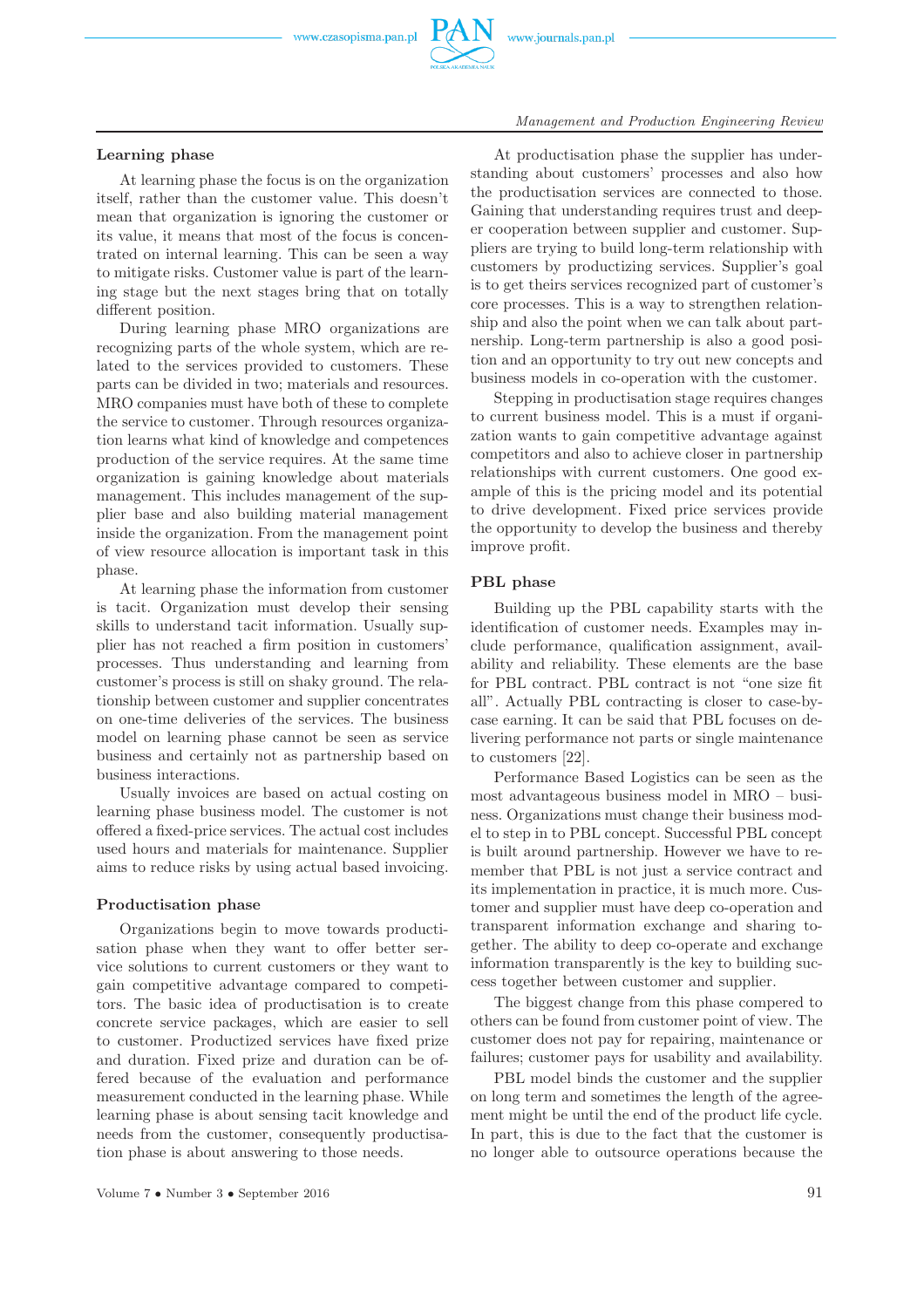#### *Management and Production Engineering Review*

supplier has strong role in part of the customer's core processes. At this point, the partnership will have a new format and this can be called a strategic partnership.

PBL can be made in many different levels. Picture two is showing three examples of that. PBL can contain system level at the widest. At this point were talking about the whole aircraft as a unit. Subsystem level comprises of a group of smaller systems, such as a motor, that finally compile a complete system, an aircraft. Smaller PBL contracts can be built on component level. This includes single components, component families or spare parts for different maintenance programs. Case organizations in this study are building their PBL capabilities at component level and sub-system level. It can be said that system level PBL requires a lot of extensive and time-consuming learning and development before actual PBL contract can be established.



Fig. 2. Different levels of PBL contract [23, 24].

#### **Conclusion and discussion**

When organizations in MRO business are changing their business concept from one stage to another, they have to make all kind of changes to transform, for example in activities, processes, organization structures and way of thinking. Not all of the changes mandatory but the study shows that, if organization wants to succeed and gain competitive advantage, some changes are inevitable and must be brought forward and implemented. Developing from one phase to another requires change in the business model to perform successfully in every phase in MRO business.

Biggest changes in customer interface are related to depth of the relationship and building trust. Through these features it is possible to create competitive advantage and protect the business from competition. It can be seen that the sensing ability is much easier when organization is on higher level of MRO business phases. Good organizations are able

to learn from existing partnerships and reflect that into new customers.

Another large area for driving change can be found from organization culture and also its values. From those we can discover many factors related to business behavior for example risk-taking ability, openness of the business, creating opportunities and their management. Culture and values are big change drivers related to creating partnership. This is one area in MRO business, which needs much more research.

The theory of Dynamic capabilities with their real life applications are not well known in MRO – business. However, the activities related to Dynamic capabilities can be found in all case organizations but this is also a theme that needs more research and recognision. The study is focused in military segment and same kind of study made in civil segment might give a better view of the whole aerospace MRO – segment. In general, the elements of the theory of dynamic capabilities can help organizations to gain competitive advantage in aerospace industry.

In the management and business point of view the results can give more understanding about changes in business model and theirs role on competitive advantage. Like mentioned earlier, business model changes are related closely to competitive advantage.

Same sort of study in different markets can give better understanding about changes in management level and also show if the same kind of phases can be used on other market segments.

#### **References**

- [1] Schneider S., Spieth P., Clauss T., *Business model innovation in the aviation industry*, International Journal of Product Development, 18, 3/4, 286–310, 2013.
- [2] Helfat C.E., Finkelstein S., Mitchell W., Peteraf M.A., Singh H., Teece D.J., Winter S.G., *Dynamic capabilities: understanding strategic change in organizations*, Strategic Management Journal, 18, 2007.
- [3] Teece D.J., Pisano G., Shuen A., *Dynamic capabilities and strategic management*, Strategic Management Journal, 18, 7, 509–533, 1997.
- [4] Agripino M., Cathcart T., Mathaisel D., *A lean sustainment enterprise model for military systems*, Acquisition Review Quarterly – Fall, 2002.
- [5] Ayeni P., Baines T.S., Lightfoot H., Ball P.D., *Stateof-the-art of "Lean" in the aviation maintenance, repair, and overhaul industry*, Proceedings of the Institution of Mechanical Engineers, Part B: Journal of Engineering Manufacture, 2108–2123, 2011.